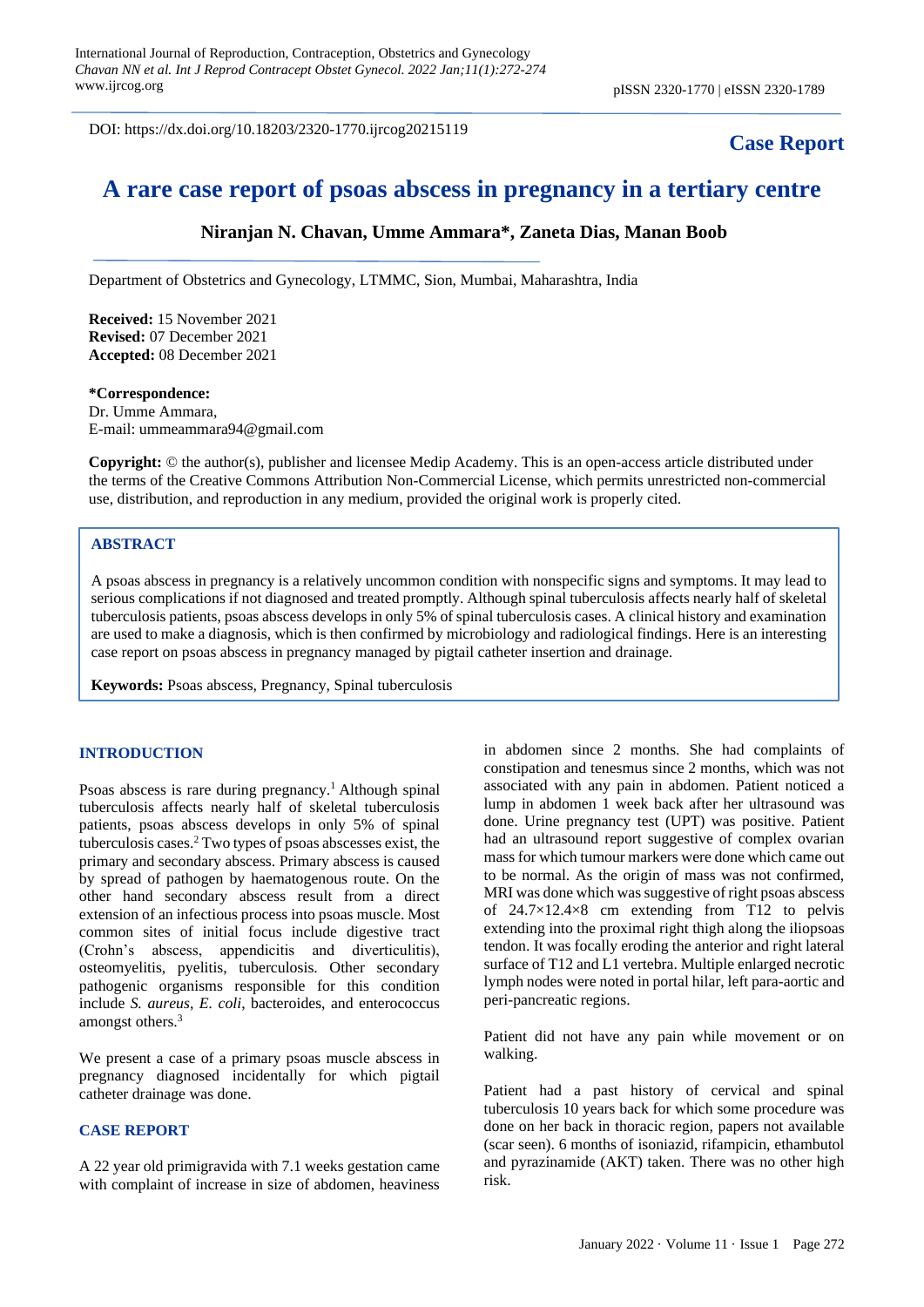On physical examination, patient was afebrile. Examination of respiratory and cardiovascular systems was normal. Abdominal examination revealed a 24 weeks size mass on right side of abdomen in right lumbar and iliac region extending till midline. Mass was non-tender, cystic in consistency. Complete blood count, liver and kidney function tests were normal. Magnetic resonance imaging (MRI) was done suggestive of psoas abscess of 24.7×12×8 cm extending into right thigh.



**Figure 1: MRI showing right psoas abscess transverse section at the level of maximum diameter of abscess.**



**Figure 2: MRI showing psoas abscess extending into pelvis on sagittal section.**



**Figure 3: USG showing right psoas abscess extending till right thigh.**

Ultrasound done revealed a psoas abscess and a single live fetus of 7 weeks gestation. Ultrasound guided aspiration of pus was done with pigtail catheter no. 12 Fr. and around 1800 ml of pus drained from abscess.



**Figure 4: Pigtail catheter put in situ.**

Pus sample was sent for acid fast bacilli (AFB) stain, gram stain, pus culture sensitivity and gene expert. Smear for acid fast bacilli was positive and *Mycobacterium tuberculosis* (MTB) with rifampicin sensitive strain was detected in gene X-pert and therefore patient was started on anti-tubercular medications. Category 1 treatment with four drugs (INH, rifampicin, pyrazinamide, and ethambutol) for 2 months followed by two drugs (INH and rifampicin) for 4 months was initiated. Pigtail catheter was kept in situ for 7 days, removed on day 8. Patient discharged on day 10 of admission.

After 2 weeks, patient was admitted again for rapidly enlarging abscess size of size 12×7 cm on ultrasound of 11 weeks. Ultrasound guided Pigtail insertion done, around 50 ml of pus drained. Pigtail catheter was placed in situ for 10 days. Antitubercular therapy continued. Pigtail catheter was removed and patient discharged on day 12 of admission. Patient advised regular follow up in outpatient department (OPD).



**Figure 5: Psoas abscess reduced in size after drainage by pigtail catheter.**

## **DISCUSSION**

The sigmoid colon, jejunum, appendix, ureters, aorta, renal pelvis, pancreas, iliac lymph nodes, and spine are all in close proximity to the psoas muscle. Infections in these organs can thus spread to the psoas muscle. The psoas